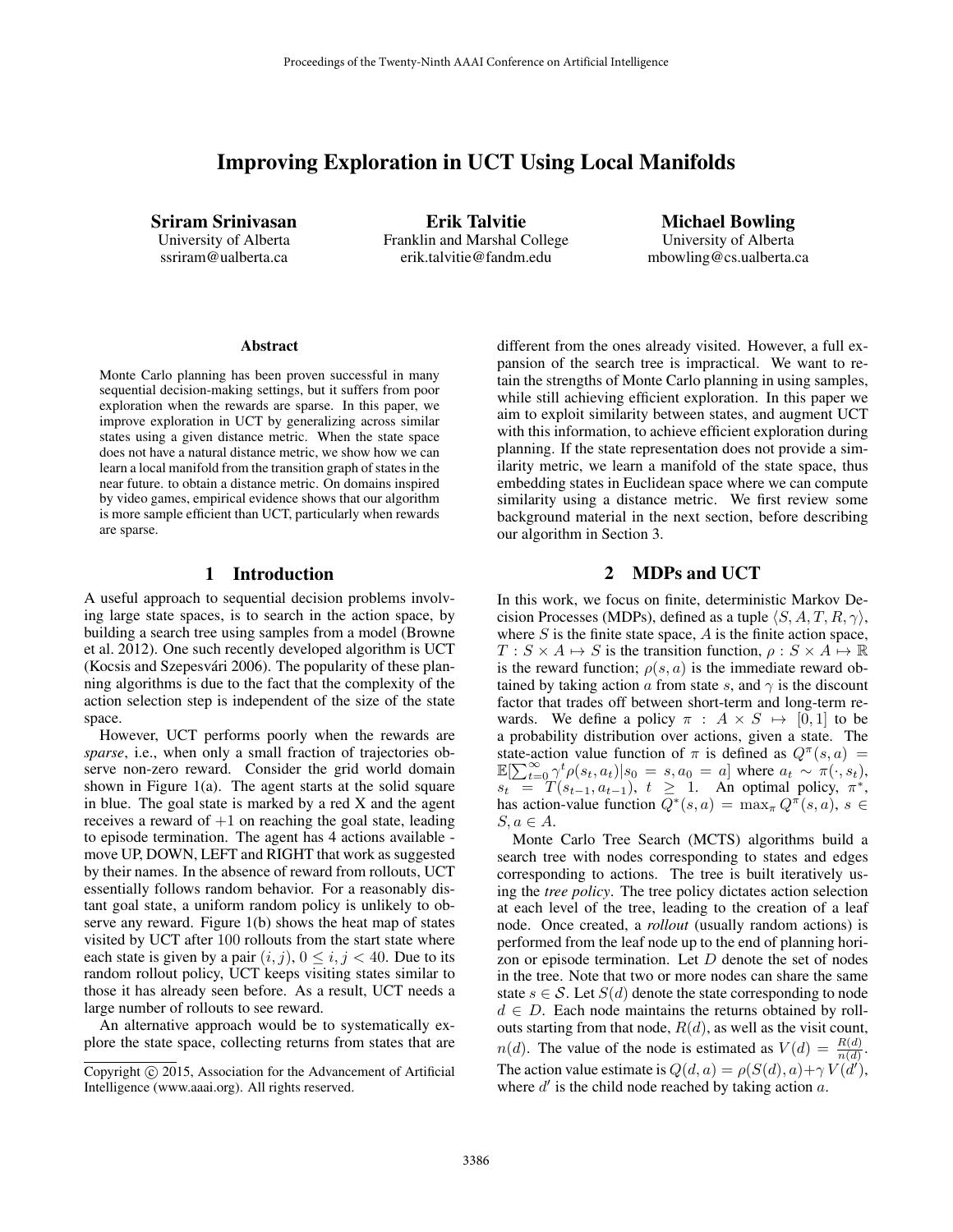

Figure 1: UCT on Grid World

.

UCT (Kocsis and Szepesvári 2006) is an MCTS algorithm, that uses the UCB1 algorithm (Auer, Cesa-Bianchi, and Fischer 2002) for its *tree policy*. At each step in the tree policy, UCT treats the action selection step, as a multiarmed bandit problem. It computes a UCB score and picks the action corresponding to the highest score. The score for node  $d$  and action  $a$  is given by

$$
Q_{ucb}(d,a) = Q(d,a) + C \sqrt{\frac{2 \ln \sum_{a' \in A} n(d,a')}{n(d,a)}}
$$

The second term is a so-called exploratoration bonus, which encourages actions taken less frequently from a node, where C is a positive parameter,  $n(d, a)$  is the number of times, action a was taken from node d and hence  $n(d, a) = n(d')$ , where  $d'$  is the child node reached by taking action  $a$ . We also have  $\sum_{a \in A} n(d, a) = n(d)$ . After the computational budget is exhausted in building the tree the greedy action at the root,  $\arg \max_{a \in A} Q(d_0, a)$ , is picked, breaking ties by choosing the most frequent action arg max $_{a \in A} n(d_0, a)$ .

### 3 NN-UCT

By adding generalization in the UCB score, a good estimate of the node's statistics can be obtained from the statistics of other nodes in the tree, thus making better use of samples. A natural way to incorporate generalization is to combine the statistics of *similar* nodes. One way to achieve this is to compute a nearest neighbor estimate of the return and visit counts for each node  $d$ , as given by

$$
R_{nn}(d) = \sum_{d' \in D} K(S(d), S(d'))R(d'),
$$
  
\n
$$
n_{nn}(d) = \sum_{d' \in D} K(S(d), S(d'))n(d'),
$$
  
\n
$$
V_{nn}(d) = \frac{R_{nn}(d)}{n_{nn}(d)},
$$

where  $K(s, s')$  is a nonnegative valued kernel function that measures similarity between states  $s$  and  $s'$ . A pop-

ular choice for the kernel function when states are realvalued vectors, is the Gaussian kernel function,  $K(s, s') =$  $\exp\left(\frac{\|s-s'\|_2}{\sigma}\right)$ , where  $\sigma$  is the Gaussian width parameter which controls the degree of generalization. As  $\sigma \to 0$ , the nearest neighbor estimate approaches the combined MC estimate of all the nodes that share the same state. Note that the nearest neighbor estimate adds bias, which could prevent the guarantee of continual exploration of all actions. Hence, asymptotically, we want the returns and visit count estimates to be closer to the unbiased MC estimates. One resolution is to employ a *decay scheme* that changes the similarity over time so that the similarity between distinct states converges to zero. For example, with a Gaussian kernel function, the Gaussian widths of the nodes can be shrunk to zero as planning continues. In Section 3.1, we discuss one such scheme for reducing  $\sigma$  smoothly over time. The new UCB score is computed as

$$
Q_{ucb}(d,a) = Q_{nn}(d,a) + C \sqrt{\frac{2 \ln \sum_{a' \in A} n_{nn}(d,a')}{n_{nn}(d,a)}}.
$$

Here  $Q_{nn}(d, a) = \rho(S(d), a) + \gamma V_{nn}(d')$ , where d' is the child node of node d when action a is taken from state  $S(d)$ . The quantity,  $n_{nn}(d, a) \equiv n_{nn}(d')$ , is taken from the child node  $d'$ . Thus, the nearest neighbor estimate of the number of times action a was taken from state  $S(d)$  is obtained from the number of state visits to the after-state  $S(d')$ . In our algorithm, unlike UCT,  $\sum_{a \in A} n_{nn}(d, a) \neq n_{nn}(d)$ . Neither the actual visit count  $(n(\overline{d}))$ , nor the nearest neighbor estimate  $(n_{nn}(d))$  of the parent node is used in the exploration term. Only the estimates of the child nodes (after-states) are used for action selection and actions leading to after-states similar to the ones already explored are not preferred. The idea of using after-state counts in the exploration bonus has been explored previously (Méhat and Cazenave 2010), but they did not incorporate generalization. Figure 1(c) shows the heat map of states visited by NN-UCT on the grid world domain after 100 rollouts from the start state and a Gaussian kernel with  $\sigma = 100$  is used with a decay scheme (explained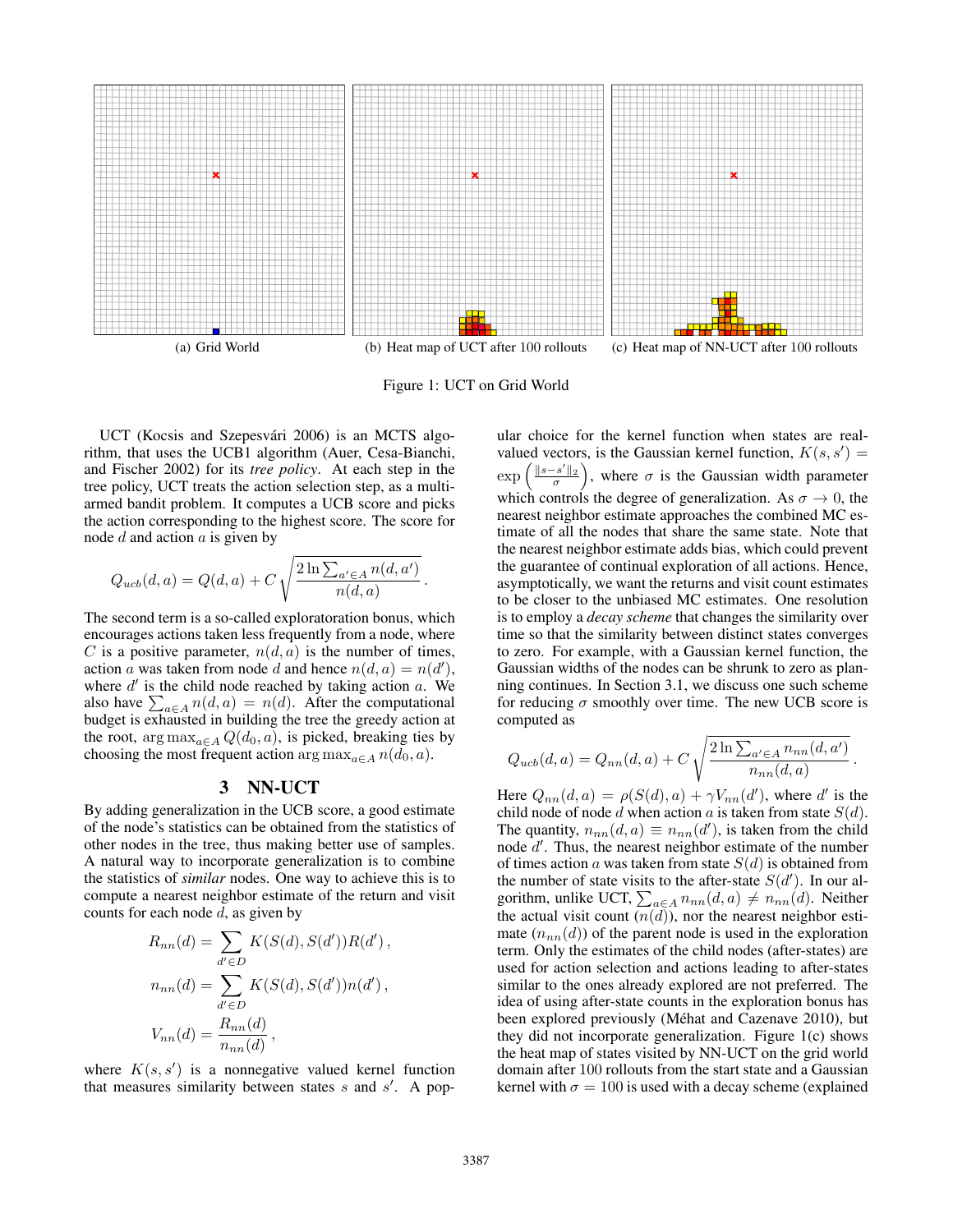

Figure 2: Grid World with Wall

in the next section) that uses  $\beta = 0.9$ . NN-UCT directs the tree to be grown in areas farther from states that have been encountered already. In the absence of reward, with ties broken using visit counts, the action picked at the root would be one that leads to a state in the direction of under-explored states, in this case "UP". Thus the NN estimates not only help guide tree expansion, but also action selection when no rewards are encountered during planning.

#### 3.1 Decay Scheme

In this section we discuss a decay scheme for Gaussian kernels. Given the initial Gaussian kernel width  $\sigma$ , we want a scheme which shrinks the Gaussian widths of nodes such that the value estimates and visit counts are closer to the MC estimate, asymptotically. We use a simple exponential decay with rate governed by a parameter  $\beta \in (0, 1)$ . In this scheme, we shrink the Gaussian width of the child nodes whenever the tree policy is executed at the parent node. Thus, the Gaussian width of a node  $d'$  is given by  $\sigma(d') = \sigma\beta^{n(d)}$ , where  $n(d)$  is the count of the visits to the parent node d. The Gaussian width of the root node is shrunk after each rollout. This scheme ensures that if erroneous generalization has starved visits to  $d'$ , it will eventually be explored once its parent has been visited sufficiently often.

#### 3.2 Generalization in Complex Domains

In the grid world example shown in Figure 1(a), the Euclidean distance between two points on the grid was a good choice for a distance metric. However, in general, the grid coordinates may not be the best representation. For example, consider a grid world with a wall as shown in Figure 2(a). In this case, distance between grid coordinates is not a good distance metric, as states on either side of the wall are farther apart than those on the same side. Furthermore, not all state representations have a natural metric space for defining similarity. High dimensional state spaces pose an additional problem of tractably computing a distance metric. Hence, we need a state representation that captures the underlying topology of the environment that is low dimensional, allowing fast computation of distances between states. Low dimensional manifolds are a natural choice that satisfy all the requirements.

## 4 mNN-UCT

A manifold  $M \subset \mathbb{R}^m$  is a set of points such that the Euclidean distance between nearby points on the manifold approximates the true distances between those points. Figure 2(b) shows an example of a 2D manifold of a  $20 \times 20$ grid, with a wall as shown. Manifold learning (Ma and Fu 2012) typically involves learning a low-dimensional representation, subject to distance preserving constraints. Manifold learning algorithms rely on the geodesic distances between neighboring points, while approximating other distances. Euclidean distance between points on the manifold can then serve as a distance metric for measuring similarity of points. Thus, the similarity measure needed in our NN-UCT algorithm can be obtained by embedding the states on a manifold.

We can embed the states by applying a manifold learning algorithm on the distance matrix constructed from the transition graph of states in the MDP. The computational complexity of most manifold learning algorithms is  $O(m^3)$ , where  $m$  is the number of points needed to be embedded. This cost is due to the distance matrix construction and subsequent eigen-decomposition. Hence, it is computationally infeasible to embed all of the possible states in large problems. One way to deal with the high computational cost of embedding states on a manifold is to embed only those states that may be encountered in the near future. As we are operating in the planning setting, with access to a model, we can sample the states reachable in the near future and construct a manifold that is local to the current state. We next describe an algorithm to construct such a manifold.

#### 4.1 Local Manifolds

For computational feasibility, we learn a local manifold over the state space. Local manifolds provide a topology of the state space in the local neighborhood of the current state. In our work, at every decision step, we learn a local manifold of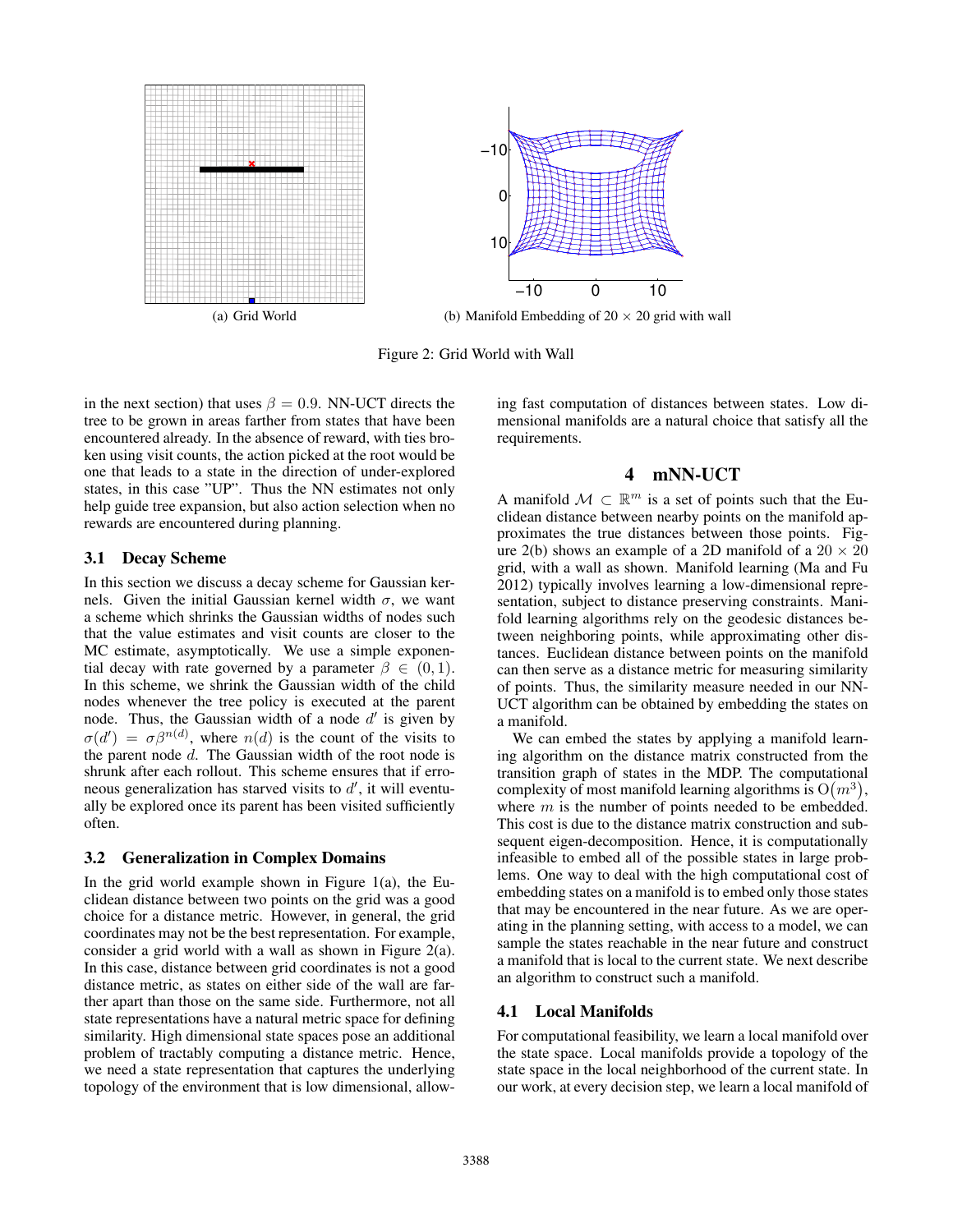

Figure 3: Performance on Grid World Domains

the deterministic MDP from the sample transitions encountered during a short breadth-first walk of the state space, starting from the current state. We construct the distance matrix of the all-pairs shortest path distances between states in the BFS tree with distance between two states measured as the minimum number of actions required to get from one to the other. We apply the Isomap algorithm (Tenenbaum, De Silva, and Langford 2000) on the distance matrix to generate a Euclidean embedding of the states. This ensures that states that are nearby in time are nearby in space as well.

During UCT planning, we may encounter states that were not encountered in the BFS walk, and therefore do not have an embedding. This situation is referred to as the out-ofsample problem and is more likely to occur as the UCT tree grows larger. If we were to embed these states on a manifold, we would need a deeper BFS walk from the start state, resulting in a possibly exponential increase in the number of states to be embedded.

We address the out-of-sample problem in the following way. We generate the approximate embeddings of out-ofsample states by applying an operator learnt for each action in the action set. We learn this operator from the manifold embeddings of the states encountered during the BFS walk for the local manifold. Let  $M_k$  denote the set of tuples  $\langle x, k, y \rangle$ , such that y is the manifold embedding of the state obtained by taking action  $k \in A$  from the state with manifold embedding  $x$ . We learn a simple translation operator  $f_k(x) = x + b_k$  for this action where  $b_k$  is given by

$$
b_k = \frac{1}{|M_k|} \sum_{t \in M_k, t = \langle x, k, y \rangle} ||y - x||_2.
$$

We found the simple translation operator to be useful in the domains tested here. Applying more sophisticated solutions to the out-of-sample problem is a direction for future work.

NN-UCT with manifolds, referred to as mNN-UCT, uses the manifold embedding to compute the kernel function. If a state outside of the BFS walk is encountered during planning, its embedding is computed by applying the translation operator to the state from which the current action was taken.

#### 5 Experiments

In our UCT implementation, whenever a new node is created, a rollout (random actions) was run for a constant length of length 50, rather than out to a fixed horizon. This helped prevent finite horizon effects from affecting generalization. The optimal branch of the UCT tree and the BFS tree were retained across planning steps. A wide range  $\{10^{-5}, 10^{-4}, \ldots, 10^{3}, 10^{4}\}$  was tested for the UCB parameter with 500 trials performed for each parameter setting.

#### 5.1 Grid World Domain

We first validate our intuitions about the impact of state generalization in UCT by evaluating the algorithms on the two grid world domains shown in Figures 1 and 2 and described in Sections 1 and 3.2. An episode terminates when the agent reaches the goal state, or 1000 time-steps have elapsed, whichever occurs first. We report the number of steps taken to reach the goal state using 100 rollouts for each planning step. For the UCT algorithms with generalization, the Gaussian kernel function with an initial Gaussian width  $\sigma$  chosen from  $\{10, 100, 1000, 10000\}$  was used, and the decay rate  $\beta$ chosen from  $\{0.1, 0.5, 0.9, 0.99\}$ , and the best result is reported. The Euclidean distance was used for the distance metric in the kernel function. For the mNN-UCT algorithm, the BFS walk included at most 400 states for each planning step. The mNN-UCT algorithm with  $\sigma = 10^{-6}$ , referred to as mNN-UCT(0) essentially shares statistics only between nodes with the same state. This tests whether generalizing from similar states is helpful. mNN-UCT-g is the mNN-UCT algorithm using a global instead of a local manifold, where a full BFS walk is used to construct the manifold, allowing us to evaluate the effectivness of local manifolds.

Figure 3 summarizes the results of our grid world experiments. The mean number of steps (fewer steps being better), with standard error bars is shown. Sharing statistics between nodes with exactly the same states (mNN-UCT(0)) improves UCT slightly. Adding more widespread generalization to UCT improves the performance dramatically in both the domains, with the NN-UCT algorithm reaching the goal state in less than half the number of steps taken by UCT in the first domain. The best performing  $\sigma$  for the mNN-UCT and mNN-UCT-g algorithms was substantially greater than 0, suggesting that generalizing over nearby states in the neighborhood of the manifold is useful. All the algorithms, as expected, take more steps to reach the goal when the wall is added. The NN-UCT algorithm, which uses the Euclidean distance metric between grid coordinates, does not perform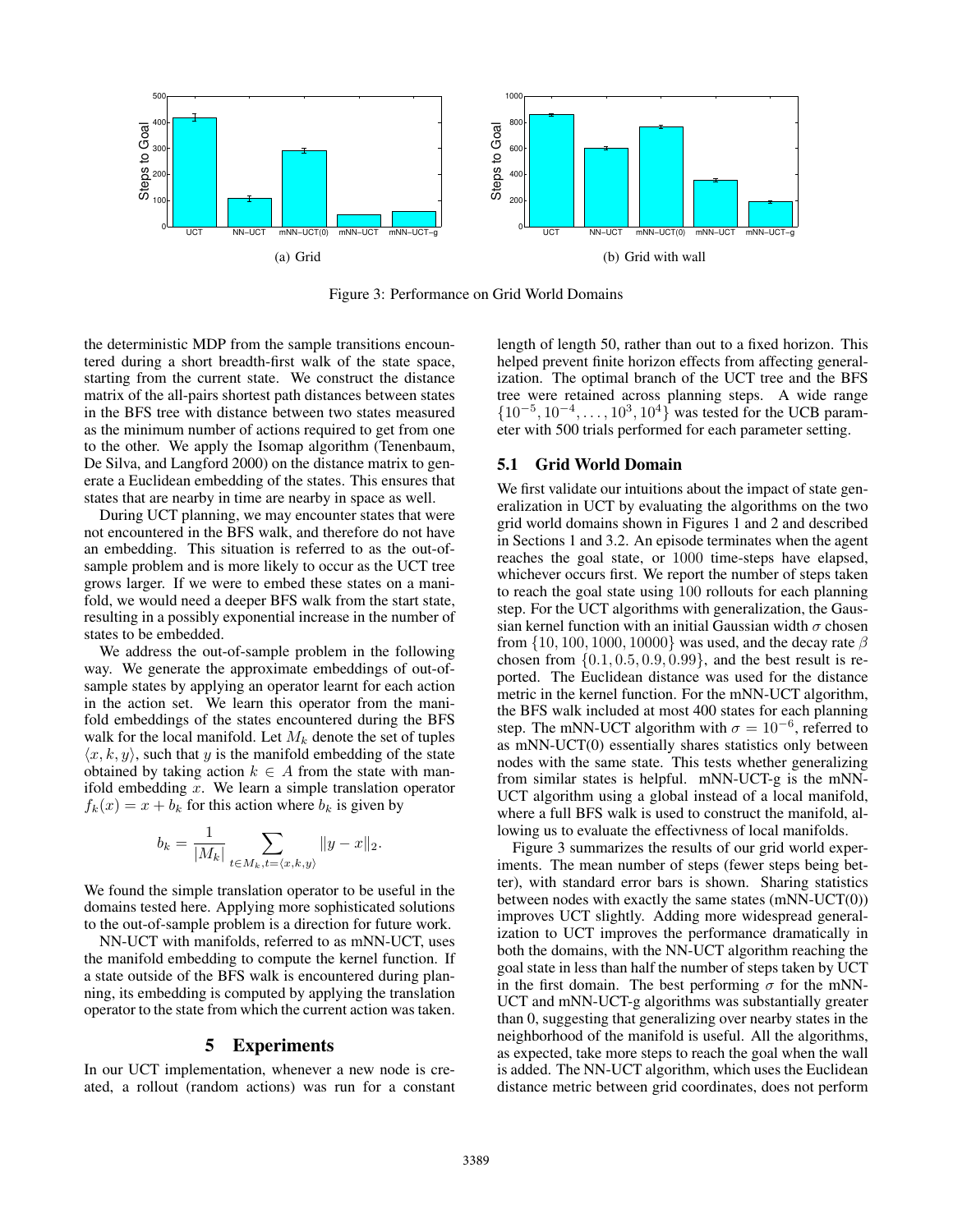

Figure 4: Games Domains

as well in the second domain. The naive distance metric is not as useful since states on either side of the wall are farther apart than the Euclidean distance indicates. mNN-UCT does not suffer from this problem, as it better captures the topology of the state space. In both the domains, using local manifolds rather than global manifolds does not substantially affect planning performance.

### 5.2 Game Domains

We also test our algorithm on three domains inspired by video games. Each domain is a single player games played on a  $16 \times 16$  board. The initial configuration of the games is shown in Figure 4. All the games last for 256 time-steps or until the agent loses all of its lives, whichever is shorter. The agent is depicted by the blue square.

- 1. Freeway: Cars are depicted by red chevrons. Their positions on each row and direction of movement is set arbitrarily at the start. On reaching the end of the board, they reappear back on the opposite side. The agent has 3 lives. On collision, the agent loses a life and its position is reset to its start position. The agent has 3 actions: NO-OP (do nothing), UP and DOWN. The agent receives a reward of  $+1$  on reaching the topmost row after which the agent's position is reset to start state. The maximum possible score is 16 in the absence of cars, although with cars, the optimal score is likely lower.
- 2. Space Invaders: The aliens are depicted by red triangles. These aliens fire bullets vertically downward, at fixed intervals of 4 time-steps. The aliens move from left to right. They change directions if the rightmost (or leftmost) alien reaches the end of the screen. The agent loses its only life if it gets hit by a bullet from the alien. The following actions are available to the agent: NO-OP, FIRE, LEFT, RIGHT, LEFT-FIRE (fire bullet and move left) and similarly RIGHT-FIRE (fire bullet and move right). The maximum possible score is 32 (reward of 1 for shooting an alien) in the absence of the alien's bullets, with a realizable score likely lower.
- 3. Seaquest: Fish depicted by red chevrons, move from left to right and reappear back on reaching the end of the screen. The diver, indicated by a black triangle, appears at either end, alternately. The diver appears when the current diver is collected by the agent or if the current diver

reaches end of the screen. The agent receives a reward of +1 if it collects the diver and drops it at the drop point (top row, indicated in green). The agent loses its only life on collision with a fish, or on reaching the drop point without the diver. The actions available to the agent are: NO-OP, UP, DOWN, LEFT and RIGHT. The maximum possible score is 8 in the absence of fish, as it is impossible to capture any 2 successive divers and drop them at the drop point, though this score may not be realizable.

In all of these domains the agent does not receive the positions of the various objects, and instead needs to rely on the manifold over the transition graph to define similarity between states. Furthermore, learning a global manifold would likely be high dimensional and computationally infeasible.

Performance Comparison. We compare mNN-UCT with UCT on the domains described above. We again evaluate the effect of generalization by running our algorithm with  $\sigma = 10^{-6}$  referred to mNN-UCT(0). We ensure that all of the algorithms are given the same number of samples per planning step. We vary the number of rollouts from {20, 40, 80, 160, 320}. The discount factor was set at 0.99. We fix the other parameters for the mNN-UCT algorithm with  $\sigma = 100$ , and  $\beta = 0.9$ . We learn a local manifold for each planning step from a BFS tree comprising of at most 400 states. For each of the domains, we measure the mean score obtained per episode over all 500 trials. The standard errors are indicated as error bars. The optimistic maximum score possible is indicated by a blue line. Note that it may not be possible to achieve this score in all domains.

Figure 5 shows the performance of the 3 algorithms against the number of rollouts. The results are reported for the parameters which produced the best mean score obtained by performing 500 trials. mNN-UCT outperforms UCT, especially in Freeway and Seaquest. Both these games require the agent to perform a specific sequence of actions in order to obtain non-zero reward. UCT's rollout policy is sufficient to achieve a high score in Space Invaders as the game does not have sparse rewards. Generalization using manifolds provides only a marginal improvement in this game.

Parameter Sensitivity. We evaluate the sensitivity of the algorithm with respect to the parameters  $\sigma$  and  $\beta$ , which together control the degree of generalization in the UCT al-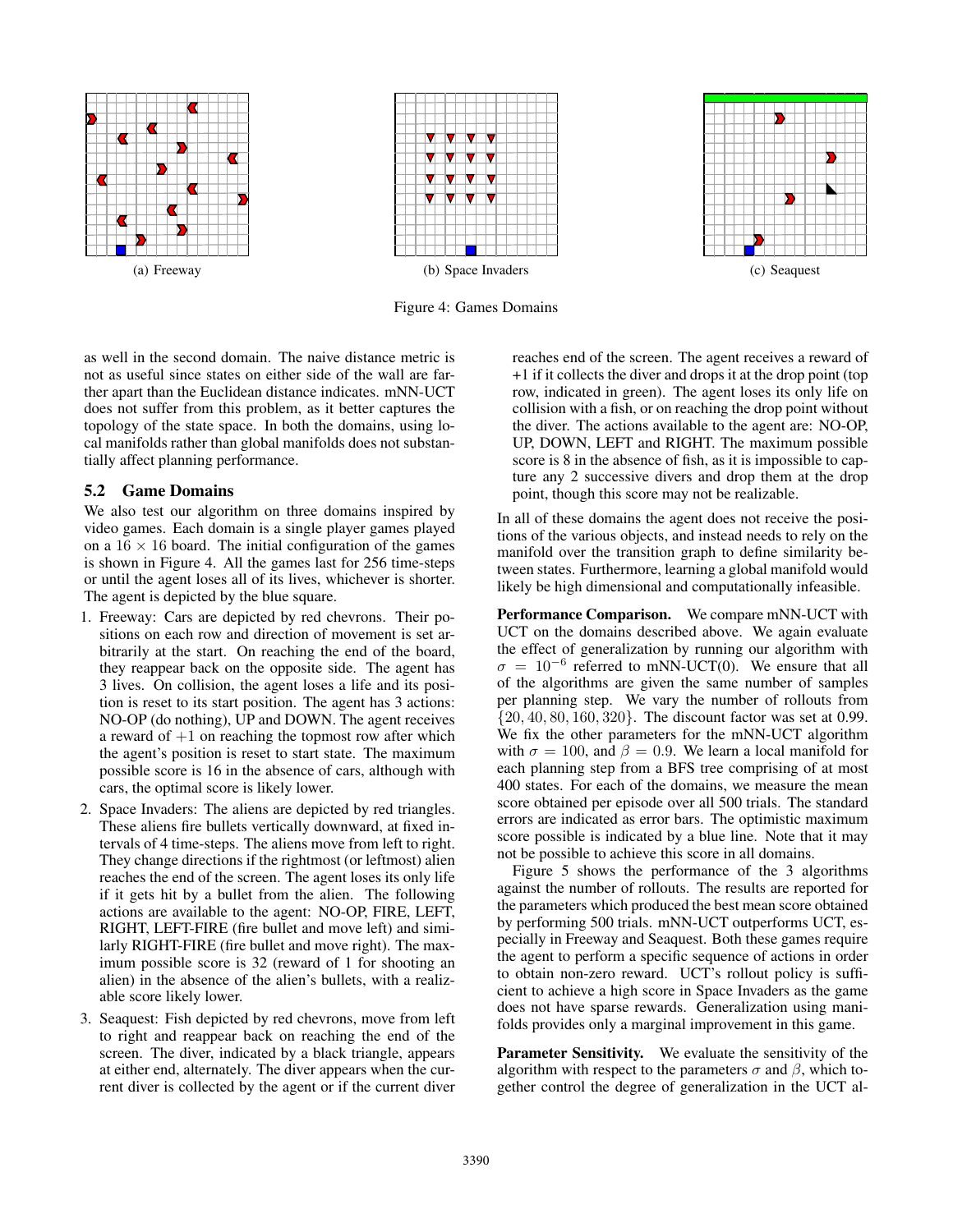

Figure 5: Performance on Games Domains

gorithm. In this experiment, we fix the number of rollouts at 100. We vary σ from  $\{10, 100, 1000, 10000\}$  and β in  $\{0.1, 0.5.0.9, 0.99\}$ . For each parameter setting, we measure the performance of the mNN-UCT algorithm and compare it to UCT using various settings of the UCB parameter.

Scatter plots are shown in Figure 6 where each red square represents the mean score per episode obtained by UCT with a specific setting of the UCB parameter and blue x represents the score obtained by mNN-UCT with a specific setting of  $\sigma$ and  $\beta$ . We see that the mNN-UCT algorithm performs better than UCT for a wide range of parameter settings in all the domains. Using widespread generalization achieves significantly higher score on sparse reward games such as Freeway and Seaquest, while the improvement is modest when rewards are easy to obtain in the game such as Space Invaders.

## 6 Discussion

We observed that adding generalization improves UCT significantly in sparse reward conditions. By using the nearest neighbor heuristic, we are effectively making the assumption that states located nearby in space also have similar values. Such an assumption may not hold in all domains, although in our experiments it proved helpful. Although the decay scheme to shrink the Gaussian kernel widths of nodes in the UCT tree should overcome any adverse effects of generalization, we do not have consistency guarantees on the



Figure 6: Parameter Sensitivity

value estimates. We defer a formal proof to future work.

While we have shown empirically that state generalization helps UCT, the improvement comes at an additional cost. In our algorithm, the cost is due to manifold learning and computing the nearest neighbor estimates. The former is controlled by the size of the BFS walk. The latter is controlled by the number of rollouts, which determines the number of nodes in the tree. In our experiments, calls to the simulator dominated the runtime cost, so the cost of manifold learning was insignificant compared to the cost of planning. Furthermore, experimental results have shown that fewer rollouts may be needed to achieve good performance and hence the cost incurred by computing the nearest neighbor estimate may be justified. For large UCT trees we can be more efficient by having a distance threshold beyond which neighbor estimates are ignored using K-d trees (Bentley 1975).

### 6.1 Related Work

A common enhancement to UCT is the use of transposition tables (Childs, Brodeur, and Kocsis 2008). Transposition tables offer a basic form of generalization, by sharing statistics of nodes in the UCT tree having the same state. Our algorithm with  $\sigma \approx 0$  closely resembles UCT with transposition tables. Although transposition tables help speed up search, they provide limited exploration benefit as they can only recognize state equality. In large state spaces, the likelihood of